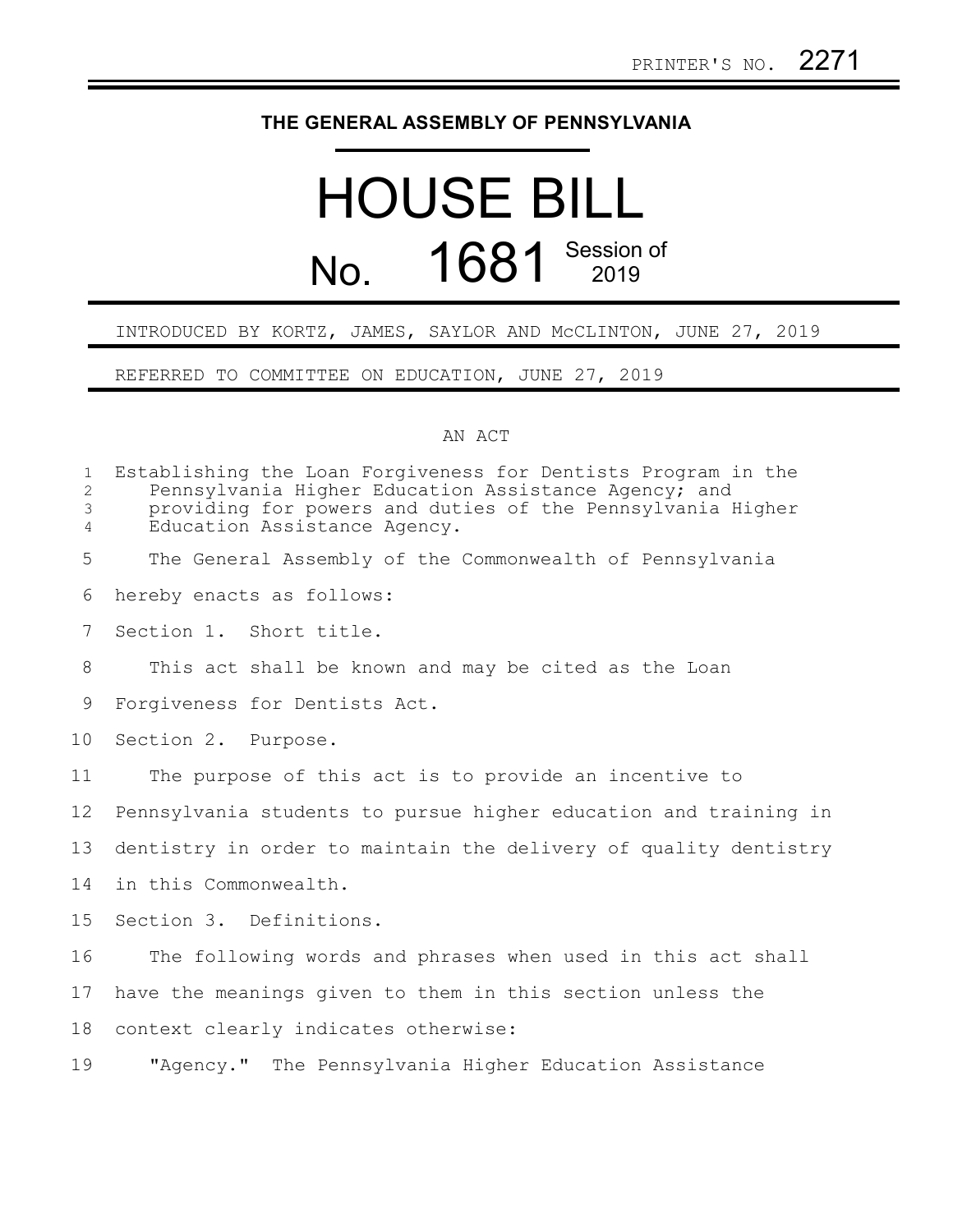Agency. 1

"Dentist." An individual licensed to practice dentistry within the scope of the act of May 1, 1933 (P.L.216, No.76), known as The Dental Law. 2 3 4

"Designated area." Any of the following: 5

(1) A geographic area of this Commonwealth that is designated by the Secretary of Health as having a shortage of dentists. 6 7 8

(2) A geographic area of this Commonwealth designated by the United States Department of Health and Human Services as a Dental Care Health Professional Shortage Area (HPSA) or designated to have an underserved population of dentists. "Eligible applicant." An individual who holds an undergraduate degree from an institution of higher learning and is enrolled in an accredited dental school. 9 10 11 12 13 14 15

"Program." The Loan Forgiveness for Dentists Program established by this act. 16 17

Section 4. Program. 18

(a) Establishment of program.--The Loan Forgiveness for Dentists Program is established. The agency shall administer the program for eligible applicants on a Statewide basis. The agency may provide loan forgiveness as provided in subsection (b) for recipients of loans who by contract with the agency agree to practice dentistry in this Commonwealth upon attainment of the required license. 19 20 21 22 23 24 25

(b) Loan forgiveness.--Agency-administered, federally insured student loans for higher education provided to an eligible applicant may be forgiven by the agency as follows: 26 27 28

(1) The agency may forgive 50% of the loan, not to exceed \$100,000, if a loan recipient enters into a contract 29 30

```
20190HB1681PN2271 - 2 -
```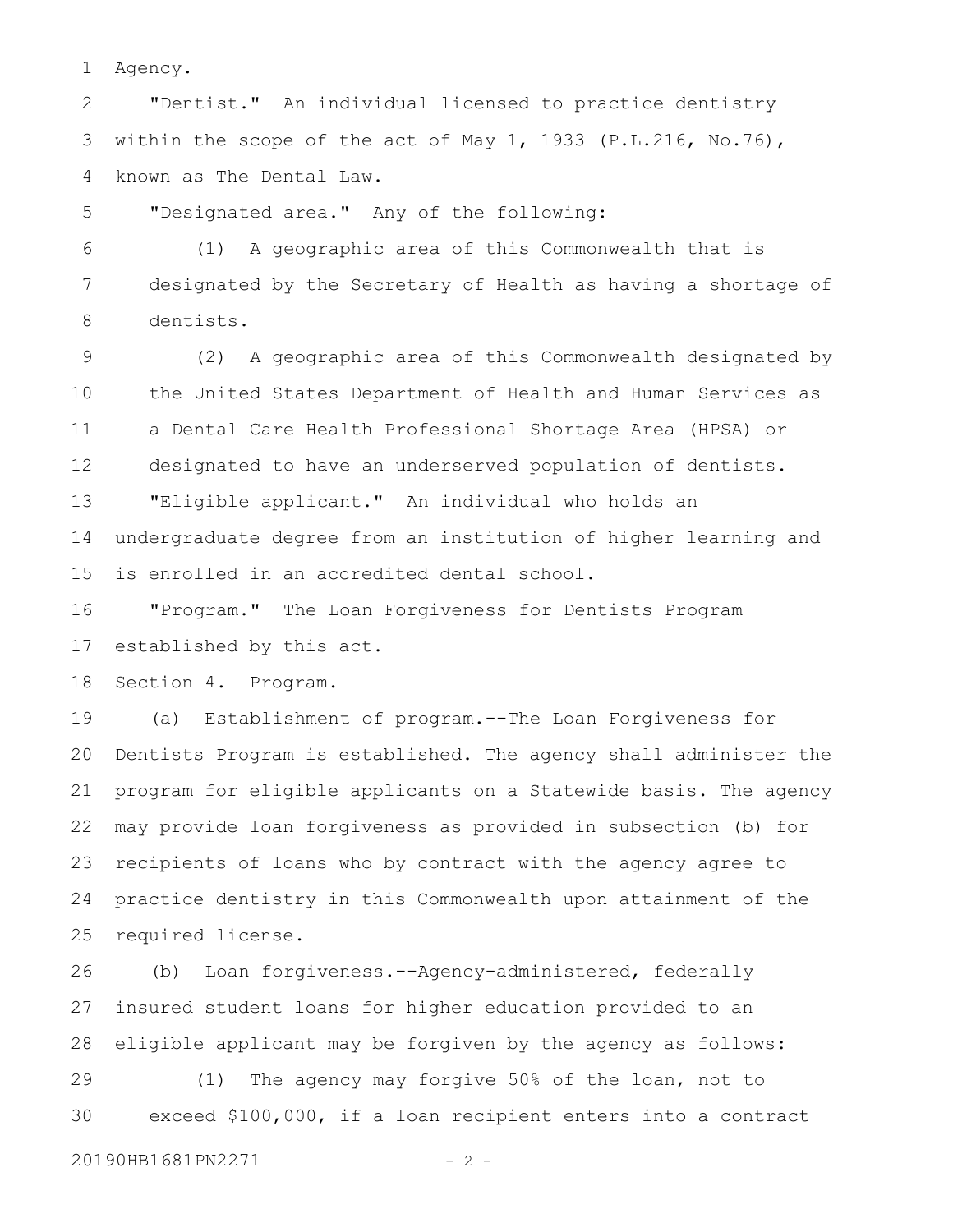with the agency that requires the recipient upon successful completion of an approved dental program and licensure as a dentist to practice dentistry in this Commonwealth for a period of not less than four consecutive years. 1 2 3 4

(2) Loan forgiveness awards made under paragraph (1) shall be forgiven over a period of four years at an annual rate of 25% of the award and shall be made from funds appropriated for this purpose. 5 6 7 8

(3) The contract entered into with the agency under paragraph (1) shall be considered a contract with the Commonwealth and shall include the following terms: 9 10 11

(i) An unlicensed recipient shall apply for a dental license to practice in this Commonwealth at the earliest practicable opportunity upon successfully completing a degree in dentistry. 12 13 14 15

(ii) Within six months after licensure, a recipient shall engage in the practice of dentistry in this Commonwealth according to the terms of the loan forgiveness award. 16 17 18 19

(iii) The recipient shall agree to practice dentistry on a full-time basis. 20 21

(iv) The recipient shall permit the agency to determine compliance with the work requirement for dentists and all other terms of the contract. 22 23 24

(v) Upon the recipient's death or total or permanent disability, the agency shall nullify the service obligation of the recipient. 25 26 27

(vi) If the recipient is convicted of or pleads guilty or no contest to a felony or if the licensing board has determined that the recipient has committed an 28 29 30

20190HB1681PN2271 - 3 -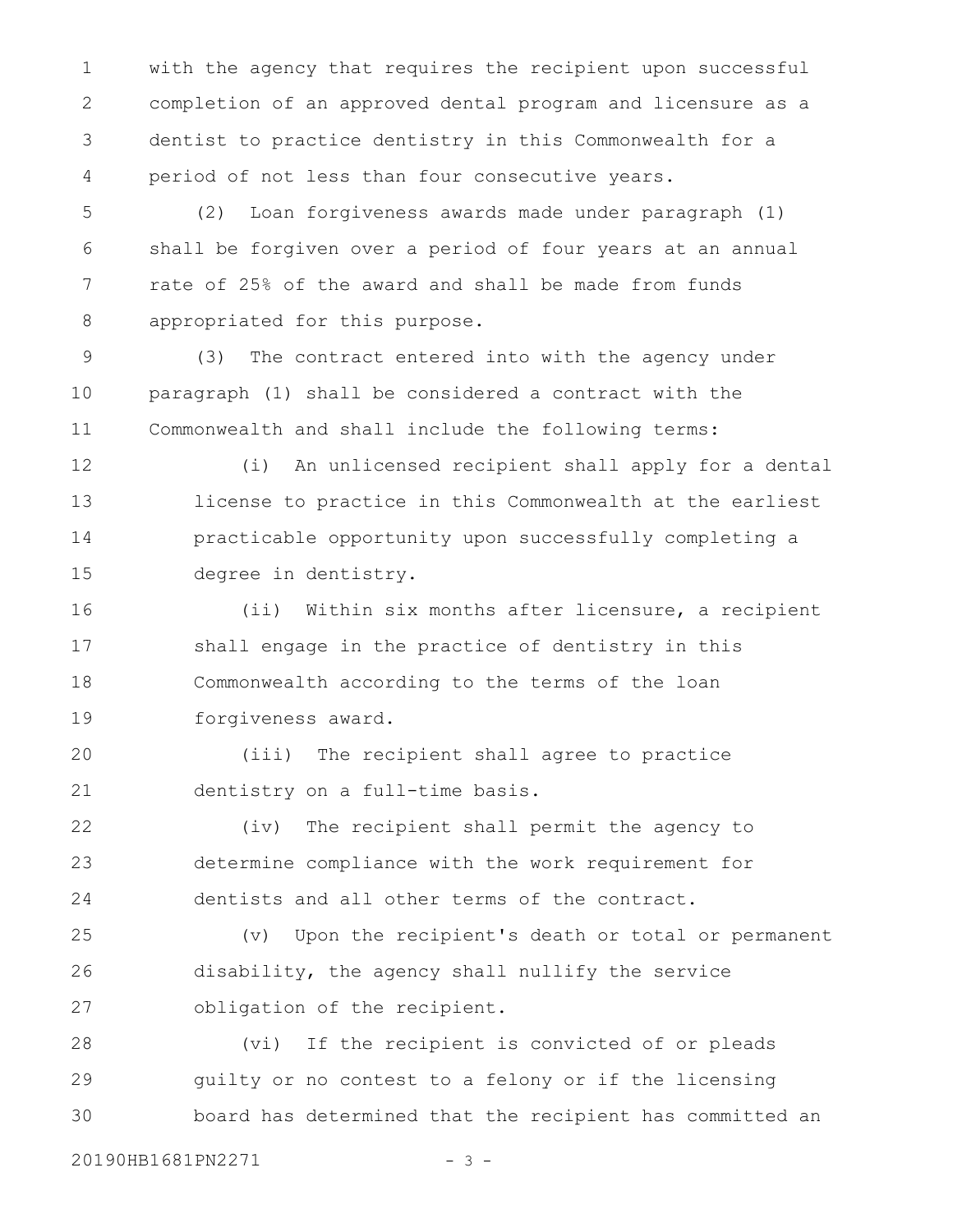act of gross negligence in the performance of service obligations or has suspended or revoked the license to practice, the agency shall have the authority to terminate the recipient's service in the program and demand repayment of the amount of the loan as of the date of the conviction, determination, suspension or revocation. 1 2 3 4 5 6 7

(vii) A dentist who fails to begin or complete the obligations contracted for shall reimburse the Commonwealth all amounts received under this act and interest on those amounts as determined by the agency. Both the dentist and the agency shall make every effort to resolve conflicts in order to prevent a breach of contract. 8 9 10 11 12 13 14

(c) Contract enforcement.--Notwithstanding 42 Pa.C.S. § 8127 (relating to personal earnings exempt from process), the agency may seek garnishment of wages for the collection of damages provided for in subsection (b)(3)(vii). 15 16 17 18

Section 5. Tax applicability. 19

Loan forgiveness repayments received by a student shall not be considered taxable income for purposes of Article III of the act of March 4, 1971 (P.L.6, No.2), known as the Tax Reform Code of 1971. 20 21 22 23

Section 6. Annual report. 24

(a) Development of report.--The agency shall publish a report by September 1, 2020, and every year thereafter, for the immediately preceding fiscal year. The report shall include information regarding the operation of the program, including: (1) The number and amount of dental loan forgiveness contracts executed and renewed for eligible applicants. 25 26 27 28 29 30

20190HB1681PN2271 - 4 -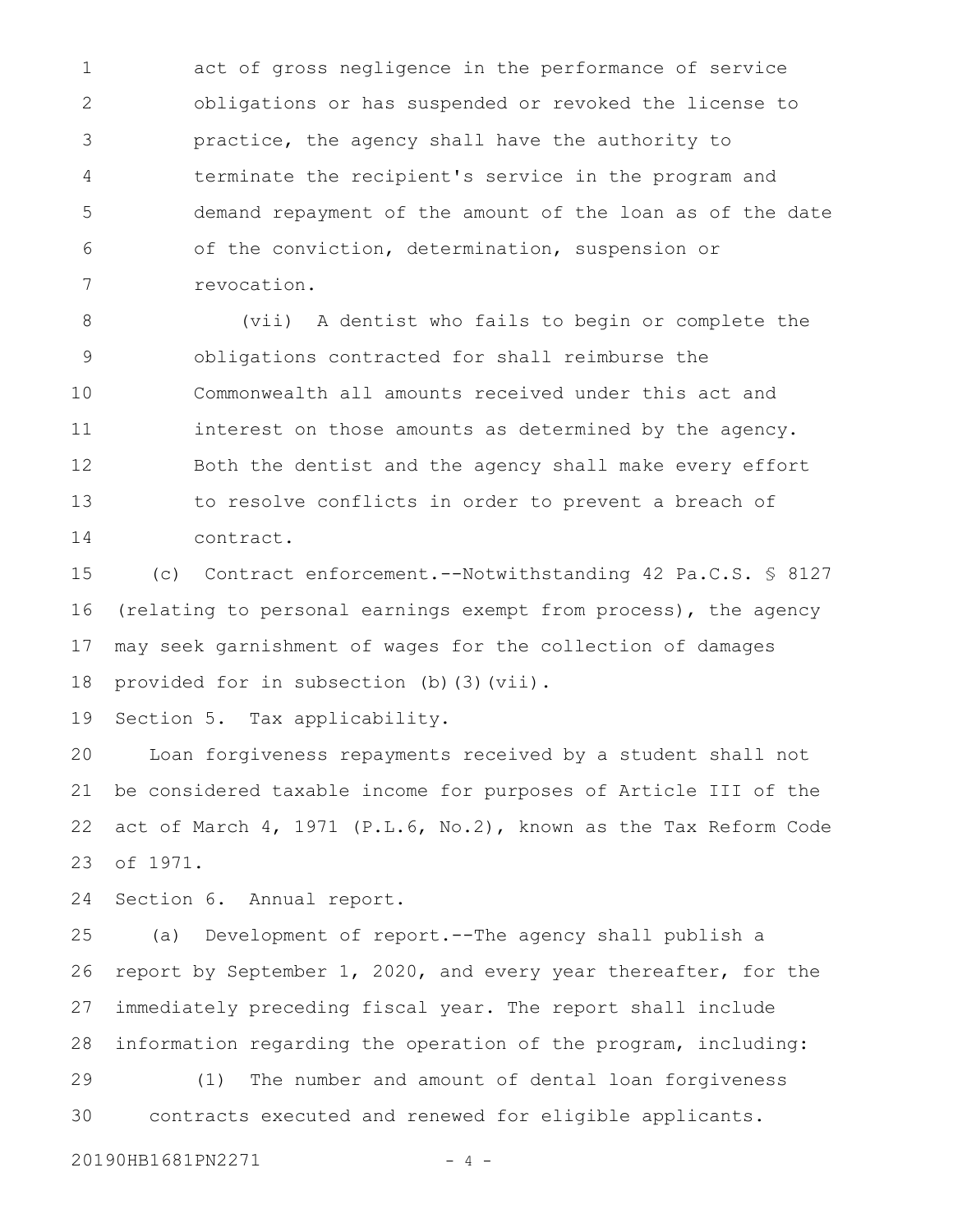(2) The number of defaulted dental loan forgiveness contracts reported by cause. 1 2

(3) The number of dentists participating in the program reported by institution attended. 3 4

(4) The number and type of enforcement actions taken by the agency. 5 6

(b) Submission.--The annual report shall be submitted to: (1) The Governor. 7 8

(2) The chairperson and minority chairperson of the Appropriations Committee of the Senate. 9 10

(3) The chairperson and minority chairperson of the Appropriations Committee of the House of Representatives. 11 12

(4) The chairperson and minority chairperson of the Education Committee of the Senate. 13 14

(5) The chairperson and minority chairperson of the Education Committee of the House of Representatives. 15 16

(6) The chairperson and minority chairperson of the Public Health and Welfare Committee of the Senate. 17 18

(7) The chairperson and minority chairperson of the Health Committee of the House of Representatives. Section 7. Regulations. 19 20 21

The agency shall adopt regulations and procedures necessary to carry out the purposes of this act. 22 23

Section 8. Funding. 24

Loan forgiveness repayments shall be made only to the extent that funds are appropriated for that purpose and are sufficient to cover administration of the program. The receipt of a loan under this act shall not constitute an entitlement derived from the Commonwealth or a claim on any funds of the Commonwealth. Section 9. Effective date. 25 26 27 28 29 30

20190HB1681PN2271 - 5 -